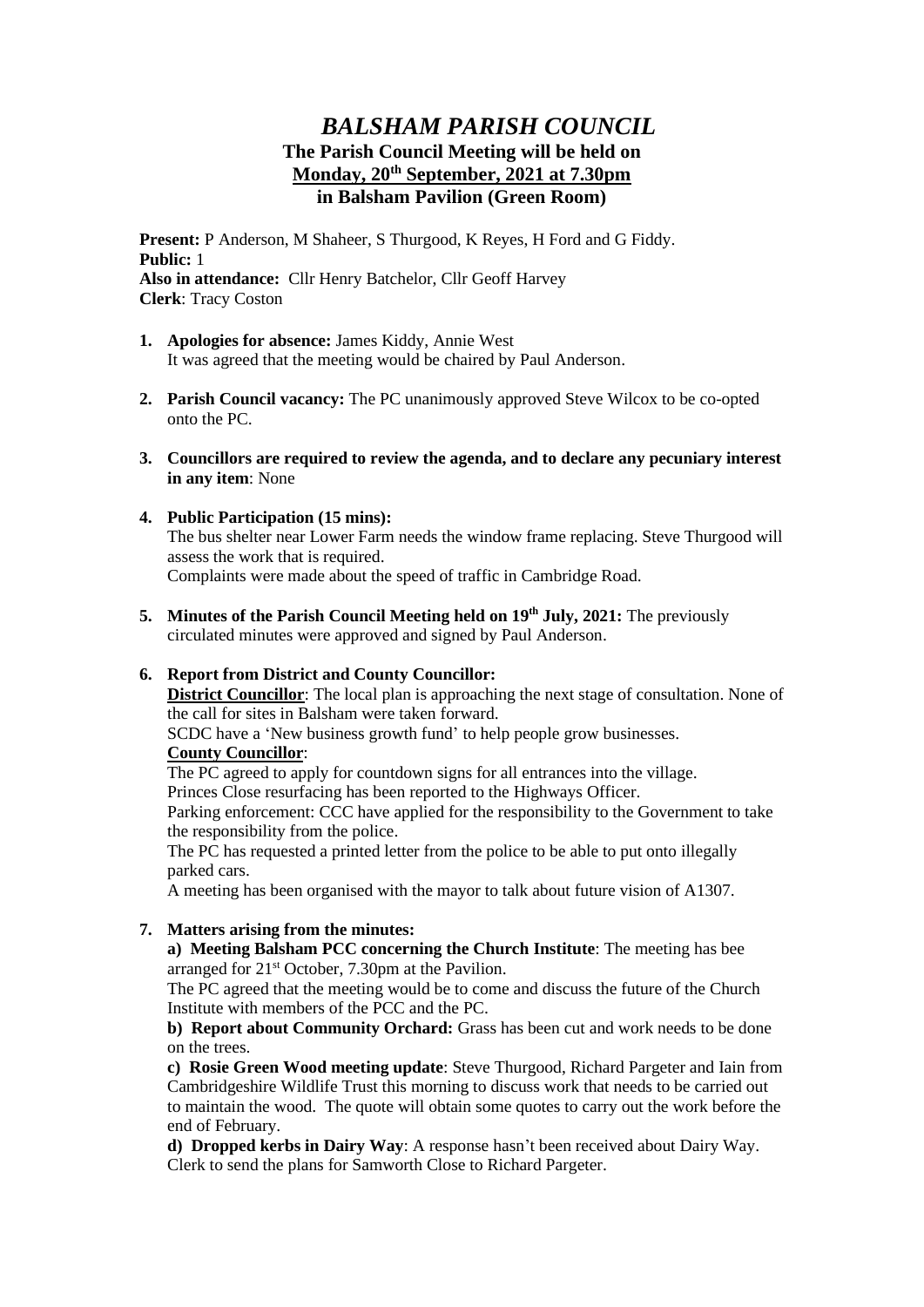**e) Parish Nurse and Community Warden:** The Parish Nurse and Keith Day will attend the next PC meeting and the Clerk will ask the Community Warden to attend as well. **f) Broadband speeds**: Superfast Broadband in Balsham currently but there is ultra-fast technology. The number of businesses to be identified. Muhammad Shahler to share via email with the links and to advertise in the Review.

#### **8. Planning:**

**a) For Discussion:** None

### **b) Decisions via email:**

Conversation of an existing single house into two, 2 bedroom flats. Address: 46 High Street Balsham CB21 4EP Reference: 21/02922/FUL PC: Objected

Renovation of an existing Grade II Listed 5 bedroom house, associated landscaping and alterations to the front boundary wall. 44 High Street Balsham CB21 4EP PC: Objected

#### **b) Decisions:**

SCDC approved the retrospective construction of a field shelter with storage space and composting toilet (Re-submission of 21/01077/FUL) Address: Clerks Meadow West Wratting Road Balsham Reference: 21/02513/FUL

#### **c) Withdrawals:**

Conversation of an existing single house into two, 2 bedroom flats. Address: 46 High Street Balsham CB21 4EP Reference: 21/02922/FUL The application has been withdrawn.

Renovation of an existing Grade II Listed 5 bedroom house, associated landscaping and alterations to the front boundary wall. 44 High Street Balsham CB21 4EP The application has been withdrawn.

#### **9. Allotment update:**

**a) Inspection:** An inspection has been carried out last week and some letters have been sent out to tenants.

**b) Allotment gate from Hawthorns**: The gate will be locked to stop unwelcome visitors and non-allotment holders from parking in the allotments.

#### **10. Recreation Ground/Pavilion**

**a) Adult gym equipment**: The Clerk will circulate the adult gym equipment that has been put into Northstowe.

**b) Hiring out of the pavilion:** The PC agreed that the hiring rate will be £ 10.00 per hour.

**c) Clearing out the pavilion**: A skip has been hired and the pavilion cleared out. The Clerk thanked Kevin Housden for loading the skip and clearing up the pavilion.

**d) Defibrillator at pavilion:** The football club and clerk have applied for a defibrillator and cabinet to be funded by the Football Association. The PC will pay for the defibrillator and cabinet to be installed at the front of the building.

**e) Request for a MUGA (Multi Use Games Area) :** The football club asked the PC if they would consider the installation of a MUGA at Balsham. The PC would like further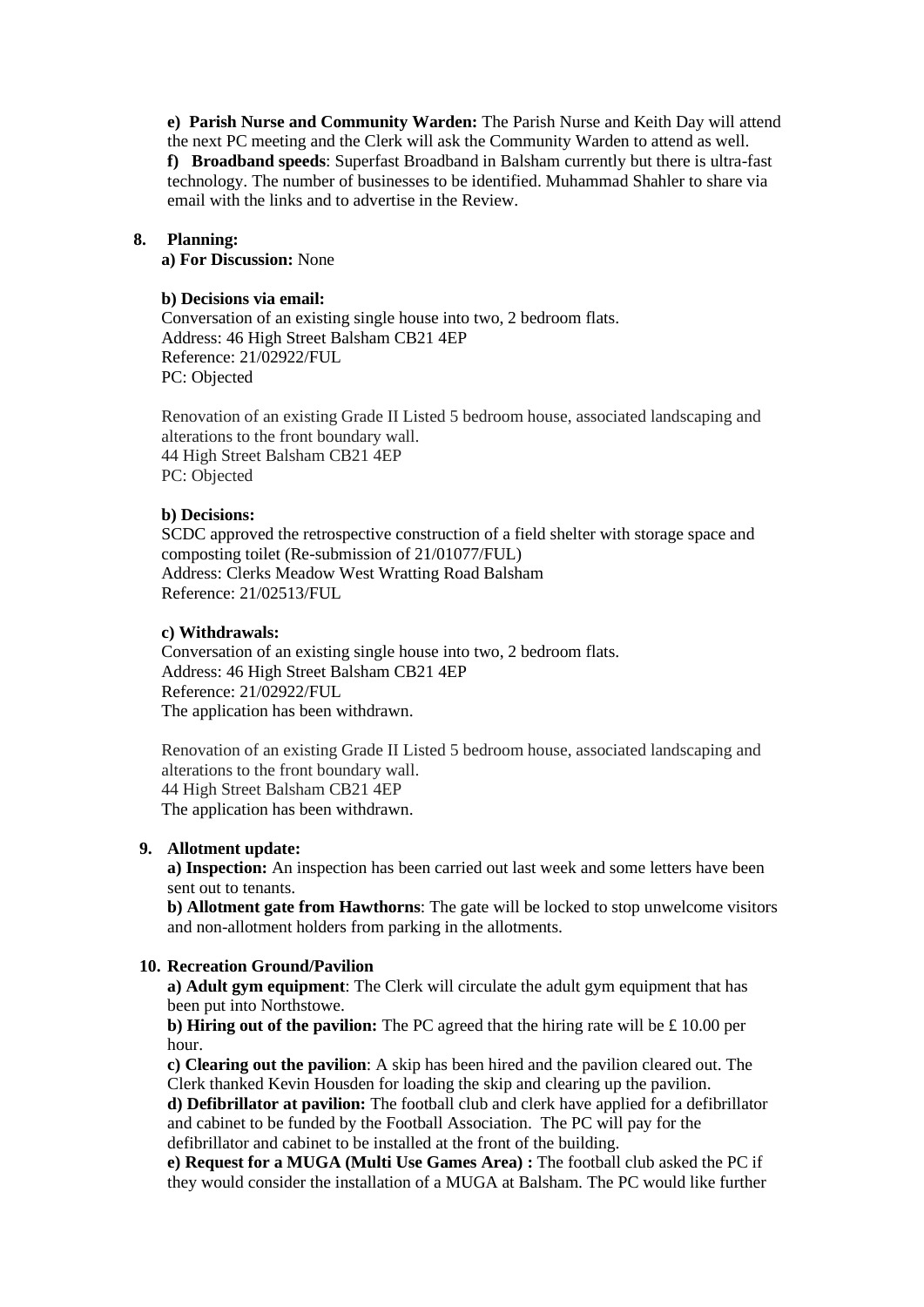details and costings before any decision are made.

**f) Boys Football Club**: The boys football club has folded unfortunately but the men's team are discussing the possibility of running a boys football club.

## **11. Highway Matters**:

**a) Double yellow lines on corner of West Wratting Road/High Street**: The lines have been approved but no further information has been received. Clerk to chase up again. **b) Parking sign on Green for school parking**: Clerk to chase up once the double yellow lines are installed.

**c) Road closures**: The PC discussed why CCC Highways asked for their comments when closing the road Issues with asking for the road to be closed. The PC complained that diversion signs weren't always moved at the end of the road works.

Henry Batchelor agreed to speak to Highways to make sure that the road closures were always necessary and traffic lights couldn't be used.

**d) School parking**: The school have emailed parents about the dangerous parking and the PCSO said that he would visit on morning to assess the parking.

**e) Road sign:** Clerk to report that the Field End sign has broken off.

### **12. Correspondence:** All emailed.

**13. Finance:-** Receipts and payments up to 15/09/2021 and any invoices/receipts received up until 20/09/2021 will be considered at the meeting.

| a)                                                      |    |          |
|---------------------------------------------------------|----|----------|
| Receipts August 2021                                    |    |          |
| Allotments                                              | £  | 167.50   |
| Payments August 2021                                    |    |          |
| £ 1,018.55 Exp: 206.55<br>T Coston Salary               | £  | 1,122.09 |
| Pension £56.02                                          |    |          |
| M McCall (Gross $\pounds$ )<br>21 hours £ 2.70 expenses | £  | 204.30   |
| £154.00<br>S Housden (Gross $\pounds$ )                 | £. | 176.00   |
| <b>SCDC</b>                                             | £  | 472.80   |
| Amazon (locks & cleaner)                                | £  | 85.90    |
| A J King                                                | £  | 1,247.40 |
| Robert Ellam                                            | £  | 326.70   |
| A J King                                                | £  | 950.40   |
| <b>Opus Energy</b>                                      | £  | 19.05    |
| <b>Total Payments September 2021</b>                    | £  | 4,604.64 |
|                                                         |    |          |
| <b>Receipts September 2021</b>                          |    |          |
| Allotments                                              | £  | 437.50   |
|                                                         |    |          |